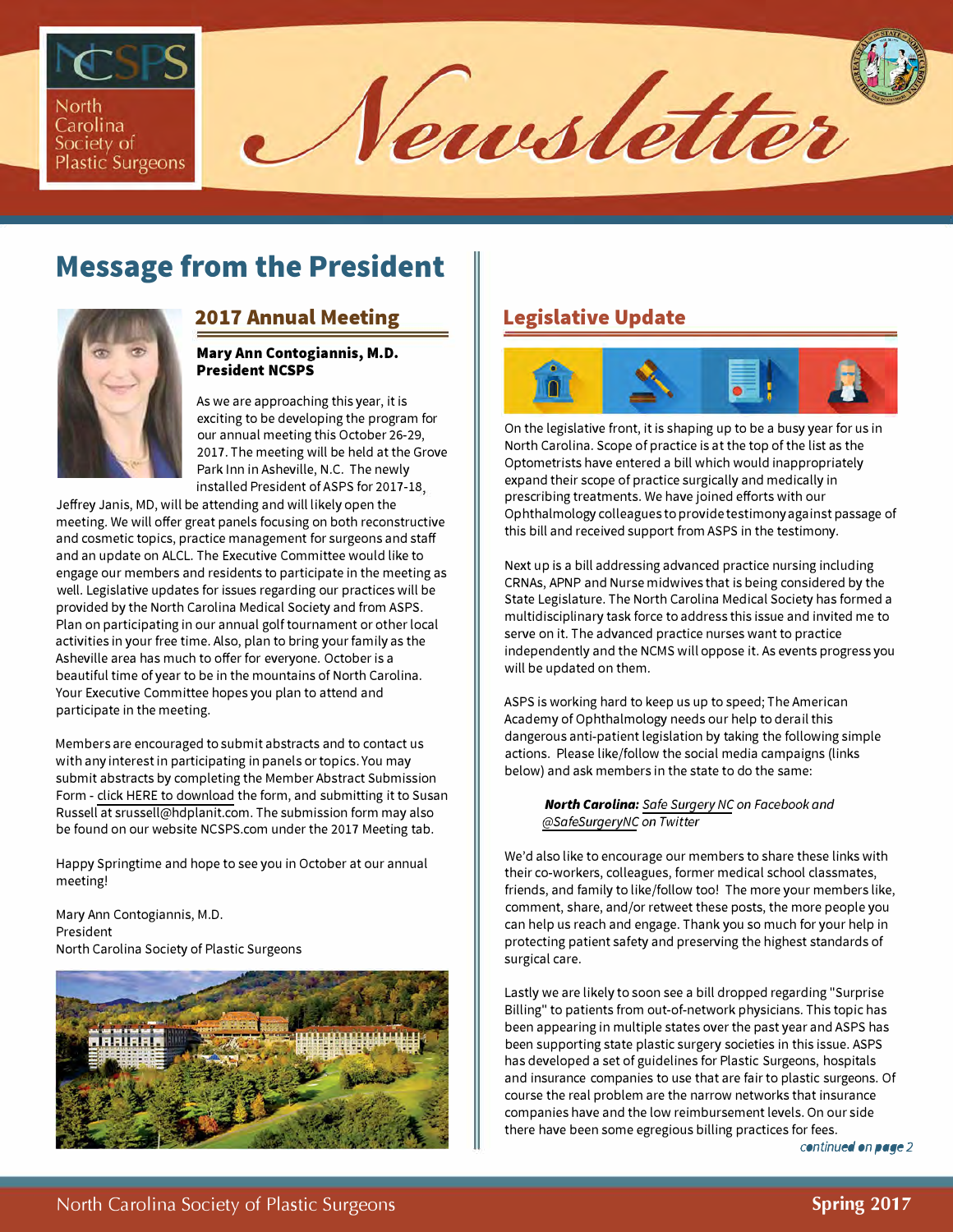#### *Legislative Update, continued from page 1*

As North Carolina will likely face this issue during this legislative session, we will monitor it and provide appropriate testimony. Along the way you may be asked to help with letters or phone calls to your state representatives and senators on this and other issues. This is crucial to advancing our positions and defeating potential disastrous bills.

Please do not hesitate to contact me or Susan Russell with questions on these topics.

## **Value and Our Residents**

Our yearly educational meeting is likely the most valuable thing we, as a society, do. Part of what makes it so valuable is the contribution from the experts across the country; part is the contribution from the members of the society; and part is the enthusiasm and window into the future provided by the resident presentations.

Each year there are a number of presentations that are both interesting and expertly delivered. To continue the growth and intrigue of our meeting, please consider encouraging residents that you know or who are in your program to gather and submit abstracts.

[Click here to download a Resident Abstract Submission form.](http://media.wix.com/ugd/32a6a2_3928cd65bcb94f4da394fc5c266ab81a.pdf)

## **Help Us Recruit New Members**

The North Carolina Society of Plastic Surgeons needs your help in growing our membership! We are asking our members to help with recruiting new members to join us.

We boast high quality educational meetings, focused legislative updates, lower membership dues than most state organizations, an energetic board helping us to grow, CME credits for NCSPS sponsored meetings, covered dues for life members and many other reasons to join. Please consider passing this along to someone in our field who would benefit from these things.

The application process is easy and applications may be found on our website at www.NCSPS.com, by calling the society office at 435-200-8272 or by [clicking HERE.](http://media.wix.com/ugd/32a6a2_8a19a472f49f42229533151b84f751e7.pdf) 



### **Members in the News**

#### **Jeffrey R. Marcus, M.D.**

Congratulations to our Immediate Past President Jeffrey R. Marcus, MD as the new Chief of the Division of Plastic, Maxillofacial, and Oral Surgery at Duke University. Dr. Marcus is the Paul H. Sherman Endowed Associate Professor of Surgery and an Associate Professor in )ediatrics at Duke.

He has served as the Vice Chair of Surgery in Pediatric Surgical Affairs since 2009 and was appointed Duke Children's Chief of Surgery in 2015. Dr. Marcus is the director of the newly created Center for Children's Surgery, one of only five centers in the country designated a Level 1 program for children's surgical care by the American College of Surgeons.

In his new role, Dr. Marcus will grow the clinical enterprise of plastic and reconstructive surgery and oral health services across the Duke Health System, including the recruitment of surgeons and surgeon-scientists in reconstructive microsurgery, breast surgery, oral surgery, and aesthetic surgery.

Dr. Marcus will work to foster new collaborations, to support the ongoing research efforts of the faculty, and to further develop and grow the division's academic interests in clinical outcomes, tissue engineering, surgical innovation and education, and vascularized tissue allotransplantation.

### **Reserve your Hotel Room**

Special Meeting Room Rates for the title and Reserve your room at the Omni Grove Park Inn before September 25th to take advantage of our special group rate.

[Click Here to be directed to our room block.](https://www.omnihotels.com/hotels/asheville-grove-park/meetings/nc-society-of-plastic-surgeons)